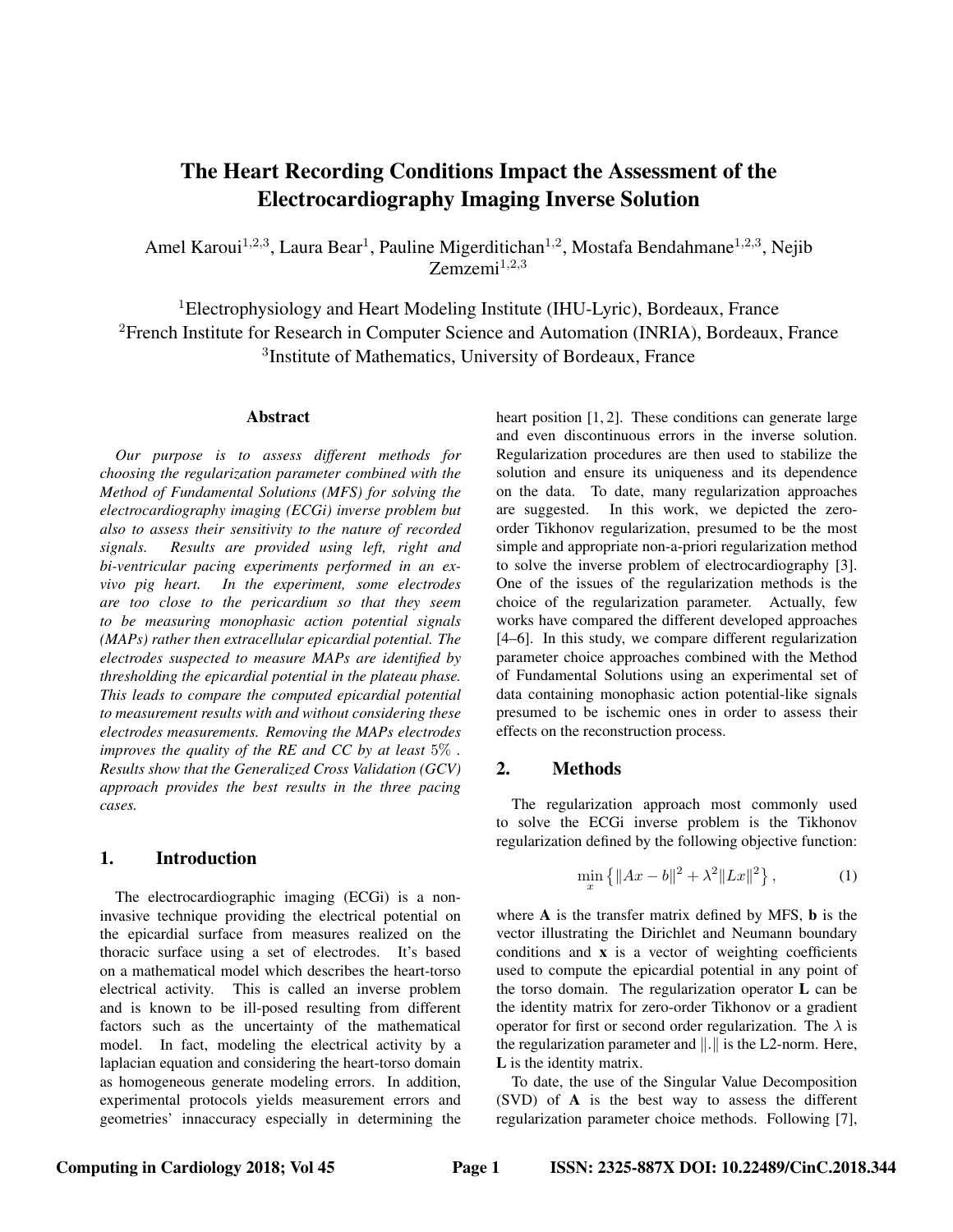we decompose A as follows :

$$
A = U\Sigma V^T = \sum_{i=1}^n u_i \sigma_i v_i^T,
$$
 (2)

where U is a  $m \times n$  orthonormal matrix containing the left singular vectors of **A**,**V** is a  $n \times n$  orthonormal matrix containing the right singular vectors of **A** and  $\Sigma$  is a  $n \times n$  diagonal matrix with the singular values of **A** on its diagonal. Note that  $u_i$ ,  $v_i$  and  $\sigma_i$  are respectively, the columns of U, V and the singular values of A arranged in a decreasing order. The solution of the regularized problem is expressed, using the SVD, by:

$$
x = A^*b = (A^T A + \lambda^2 I)^{-1} A^T b = \sum_{i=1}^n \frac{\sigma_i^2}{\sigma_i^2 + \lambda^2} \frac{u_i^T b}{\sigma_i} v_i.
$$
\n(3)

As shown in [8], the two terms of (1) can be written as :

$$
\rho(\lambda) = \|Ax - b\|^2 = \sum_{i=1}^n \frac{\lambda^4 \mu_i^2}{(\lambda^2 + \sigma_i^2)^2} + \|r_\perp\|^2, \quad (4)
$$

and

$$
\eta(\lambda) = \|x\|^2 = \sum_{i=1}^n \frac{\sigma_i^2 \mu_i^2}{(\lambda^2 + \sigma_i^2)^2},\tag{5}
$$

where  $||r_\perp||^2 = ||Ax_{LSS} - b||^2$  is the residual of the least squares solution  $x_{LSS}$  and  $\mu_i = u_i^T b$ .

# 2.1. Determination of the Regularization Parameter

### 2.1.1. U-Curve

The U-Curve is a plot of the sum of the inverse of  $\eta(\lambda)$ and the inverse of the corresponding residual  $\rho(\lambda)$  in terms of  $\lambda$  on a log-log scale:

$$
Ucurve(\lambda) = \frac{1}{\rho(\lambda)} + \frac{1}{\eta(\lambda)}.
$$
 (6)

The U-Curve method was first proposed by [9]. It has been shown that  $Ucurve(\lambda)$  reaches a local minimum  $\lambda_u$ , the optimum value of  $\lambda$ , in the interval  $\left[\delta_n^{2/3}, \delta_1^{2/3}\right]$ , where  $\delta_1$  and  $\delta_n$  are respectively the biggest and the smallest singular values.

#### 2.1.2. ADPC

ADPC is a regularization parameter choice method based on the Discrete Picard Condition (DPC) [10]. The idea is to look for the last index  $i$  before the DPC is no longer satisfied [11]. This means before  $\sigma_i$  becomes smaller than  $|u_i^T b_t|$  in a log-log scale where t is time.

For the sake of simplification,  $\log(|u_i^T b_t|)$  is fitted by a polynomial  $p_t(i, \log(|u_i^T b_t|))$  of degree 5 to 7. Then, for each  $p_t$ , we seek for  $\alpha_t = \sigma_j$  such that  $\log(\sigma_i) \geq p_t$ , for all  $i < j$ . The ADPC regularization parameter is then  $\lambda = median(\alpha_t)$ .

#### 2.1.3. CRESO

According to the Composite REsidual and Smoothing Operator (CRESO) method [12], the optimal  $\lambda$  corresponds to the first local maximum of the derivative of the difference between the constraint term and the residual term with respect to  $\lambda^2$ .

$$
C(\lambda) = \frac{d}{d(\lambda^2)} (\lambda^2 \eta(\lambda) - \rho(\lambda)).
$$
 (7)

In terms of SVD, this can be written as [8]:

$$
C(\lambda) = \sum_{i=1}^{n} \frac{\sigma_i^2 \mu_i^2 (\sigma_i^2 - 3\lambda^2)}{(\sigma_i^2 + \lambda^2)^3}.
$$
 (8)

### 2.1.4. GCV

The idea behind The Generalized-Cross Validation (GCV) [13] is that the optimum of the regularization parameter provides the best prediction of a measurement as a function of the others. It provides the optimal value of  $\lambda$  by minimizing the function :

$$
G(\lambda) = \frac{\rho(\lambda)}{\left[Trace(I - AA^*)\right]^2}.
$$
 (9)

In terms of SVD,  $G(\lambda)$  is expressed by :

$$
G(\lambda) = \frac{\sum_{i=1}^{n} \frac{\lambda^4 \mu_i^2}{(\sigma_i^2 + \lambda^2)^2} + ||r_\perp||^2}{\left(m - \sum_{i=1}^{n} \frac{\sigma_i^2}{\sigma_i^2 + \lambda^2}\right)^2}.
$$
 (10)

# 2.1.5. RGCV

In [14], the RGCV estimate is defined by the minimizer of the following function:

$$
R(\lambda) = \left[\gamma + (1 - \gamma)\xi(\lambda)\right]G(\lambda),\tag{11}
$$

where  $G(\lambda)$  is given by (9) and  $\xi(\lambda)$  is defined as:

$$
\xi(\lambda) = Trace\left[ (AA^*)^2 \right] = \sum_{i=1}^n \frac{\sigma_i^4}{(\lambda^2 + \sigma_i^2)^2}.
$$
 (12)

Here,  $\gamma$  is called a robustness parameter,  $\gamma \in [0, 1]$ . The RGCV method is based on the average influence  $\frac{1}{m}\sum_{i=1}^{m} \|Ax_{\lambda} - Ax_{\lambda}^{[i]}\|^2$ , where  $\|Ax_{\lambda} - Ax_{\lambda}^{[i]}\|^2$  is a measure of the influence of the  $i^{th}$  data point on the regularized solution.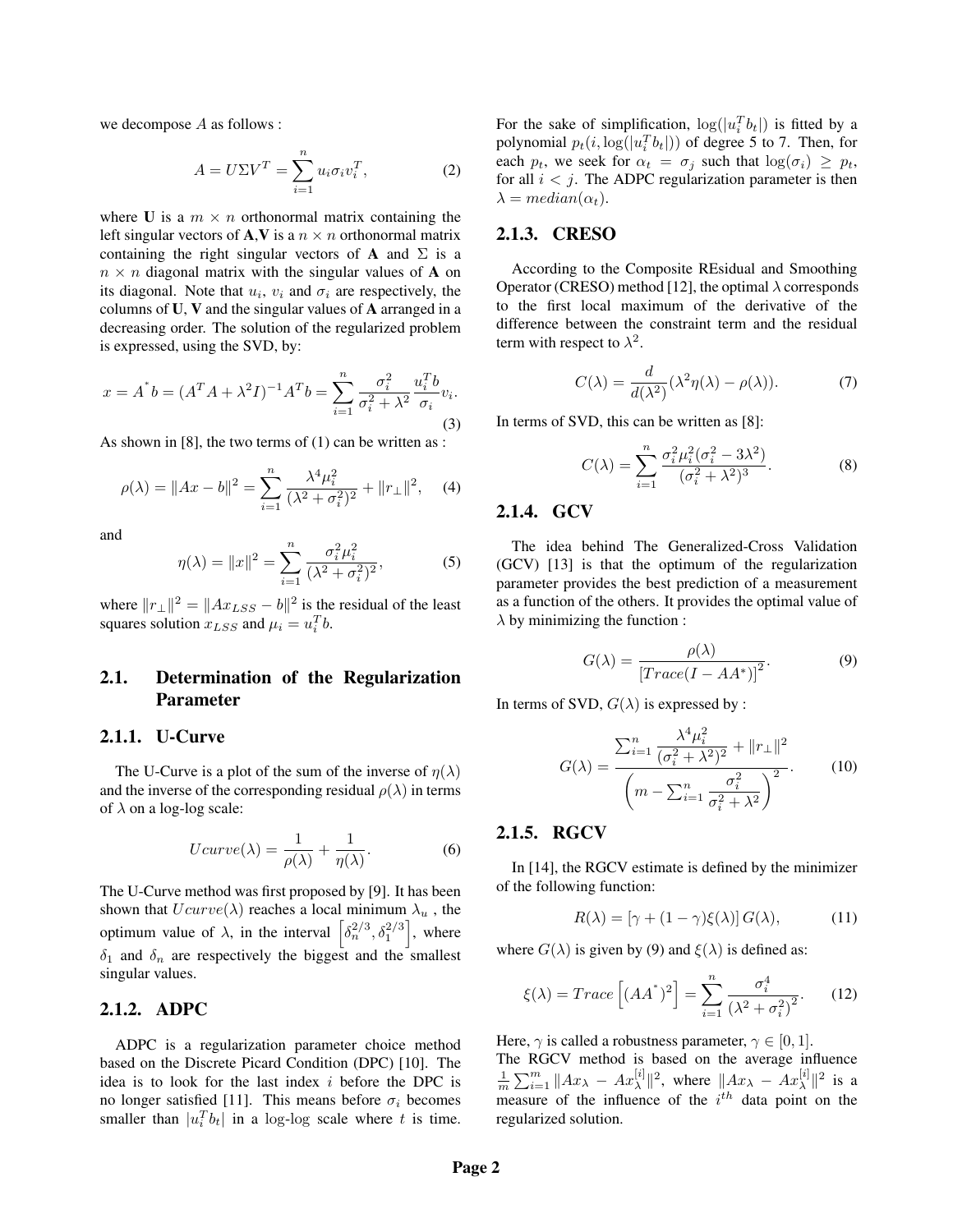# 2.2. Ex-vivo experimental data and metrics

Experimental data were obtained using an ex-vivo pig heart perfused in Langendorff mode suspended into a human-shaped torso tank paced on the left and right ventricular surfaces. Epicardial ventricular electrograms were recorded using a 108-electrode sock, from which 93 were used, simultaneously with torso potentials from 128 electrodes embedded in the tank surface as it appears in Figure 1. The tank mesh contains 1234 nodes and the epicardium 649 nodes. More details about the ex-vivo experimental protocol can be found in Bear et al [15].



Figure 1. A : The heart-human shaped torso tank model used for the experiments, B : The segmented pig heart covered by the sock used for potential records, C : Measured Epicardial potential map at a sample time of the plateau phase. The surrounded zones are ischemic regions, D : Measured MAP-like electrograms.

Preprocessing of the experimental data revealed the existence of a few localized sites of ischemia produced due to electrode pressure on the epicardium represented in Figure 1C. This produced monophasic action potentiallike signals (MAPs). These electrodes are identified when the potential is greater than a fixed threshold equal to 50% of the maximum signal magnitude in the plateau phase, 250 ms after pacing as it's illustrated in Figure 1D. This choice is based on observations of the QT interval in order to eliminate the ischemic signals. This leads us to run two sets of comparisons, with all the working electrodes (WE) and after removing the above threshold electrodes (TE). According to the ex-vivo experimental protocol, the sock doesn't cover the whole surface of the epicardium. So, a linear interpolation was applied to the ex-vivo recordings with and without thresholding to obtain respectively potential recordings (TE) and (WE) for all the mesh nodes.

To assess the performance of the different methods, we use the standard metrics : the relative error (RE) and the correlation coefficient (CC).

# 3. Results

Table 1 presents the mean RE and CC of the reconstructed epicardial potentials using the different regularization parameter choice methods combined with MFS for the 3 experiences : RV, LV and BiV. Also, we compare, in this table, the results obtained using the nonthresholded signals (WE) versus those computed with the thresholded signals (TE). Results show that thresholding improves the RE from 0.92 to 0.80 for RV, from 0.78 to 0.72 for LV and from 0.99 to 0.72 for BiV, using GCV. CC values are also improved. Regarding the regularization parameter choice methods, we observe that GCV outperforms the other methods.

|              |           | Simulation |      |      |      |             |      |
|--------------|-----------|------------|------|------|------|-------------|------|
|              |           | <b>RVP</b> |      | LVP  |      | <b>BiVP</b> |      |
| Method       | Data set  | <b>RE</b>  | CC   | RE.  | CC   | RF.         | CC   |
| <b>CRESO</b> | <b>WE</b> | 0.93       | 0.32 | 0.84 | 0.61 | 1.00        | 0.40 |
|              | TE        | 0.82       | 0.57 | 0.81 | 0.66 | 0.81        | 0.66 |
| GCV          | <b>WE</b> | 0.92       | 0.31 | 0.78 | 0.67 | 0.99        | 0.34 |
|              | TE        | 0.80       | 0.60 | 0.72 | 0.72 | 0.72        | 0.72 |
| <b>RGCV</b>  | <b>WE</b> | 0.93       | 0.32 | 0.86 | 0.61 | 1.00        | 0.40 |
|              | TE        | 0.85       | 0.54 | 0.84 | 0.66 | 0.84        | 0.66 |
| U-Curve      | WE        | 0.94       | 0.33 | 0.98 | 0.6  | 1.02        | 0.40 |
|              | TE        | 0.96       | 0.53 | 0.97 | 0.65 | 0.97        | 0.65 |
| <b>ADPC</b>  | <b>WE</b> | 0.92       | 0.31 | 0.82 | 0.62 | 0.98        | 0.38 |
|              | TE        | 0.82       | 0.56 | 0.78 | 0.67 | 0.78        | 0.67 |

Table 1. Means of RE and CC of the reconstructed epicardial potentials using MFS combined with the different regularization parameter choice methods for thresholded data sets and non-thresholded ones.

Figure 2 shows a measured monophasic action potential-like signal and the corresponding thresholded one with the reconstructed version by MFS-GCV. We observe that the thresholding affects the results essentially during the plateau phase where it reduces the gap between the reconstructed and the measured amplitudes.